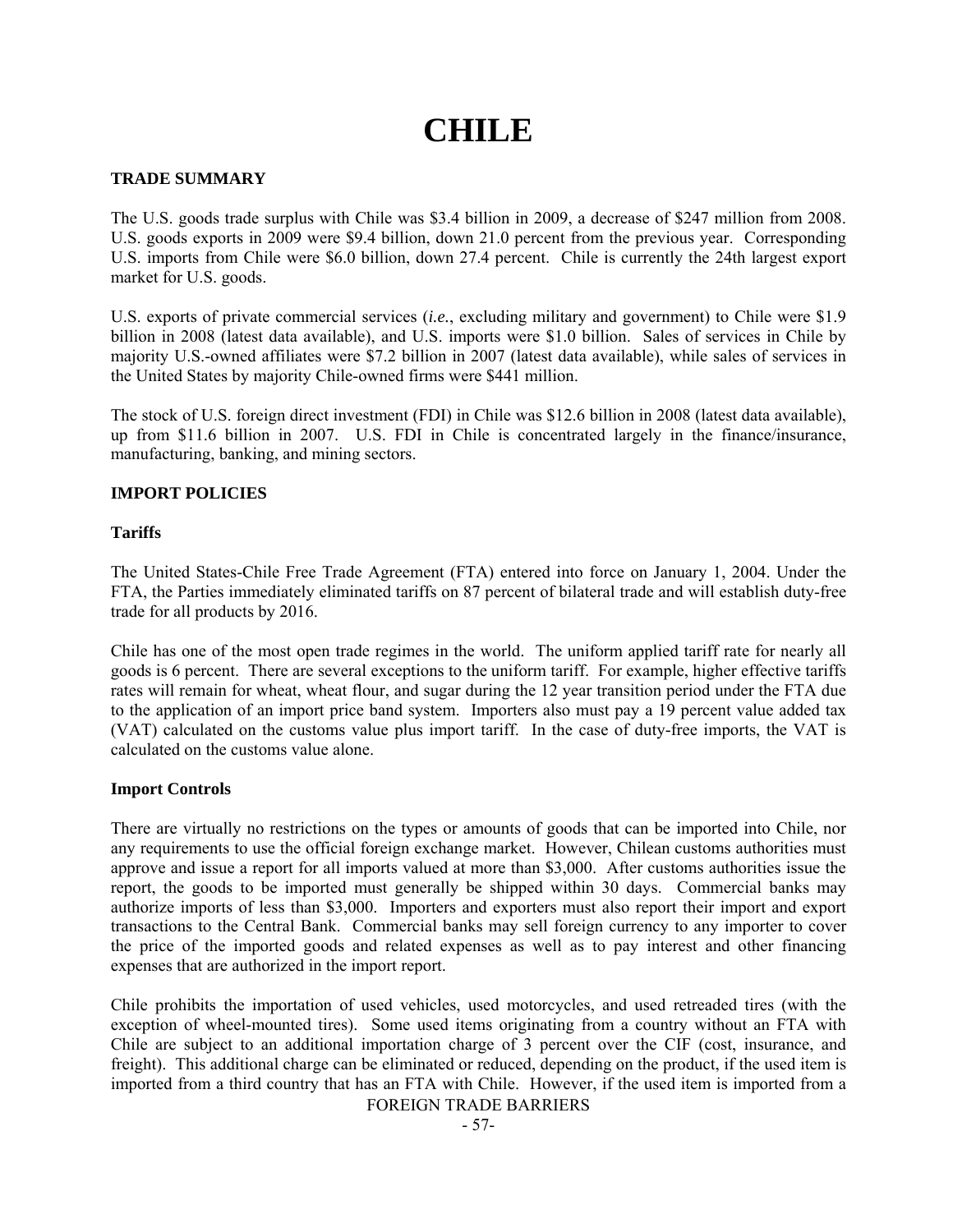country that does not have an FTA with Chile, even if the importing company is from a country with whom Chile has an FTA, they will be subject to the additional charge of 3 percent over the CIF.

## **Nontariff Barriers**

Chile maintains a complex price band system for wheat, wheat flour, and sugar that, under the FTA, will be phased out by 2016 for imports from the United States. Mixtures containing more than 65 percent sugar (*e.g.*, high fructose corn syrup) content are subject to the sugar price band system. The price band system was created in 1985 and is intended to guarantee a minimum and maximum import price for the covered commodities. When certain CIF prices (as calculated by Chilean authorities) fall below the set minimum price, a special tax is added to the tariff rate to raise the price to the minimum price. The government sets a minimum import price that is normally higher than both international and Chilean domestic prices. Beginning in 2008, the minimum price has been adjusted downward by 2 percent per year on U.S. imports; in 2014 Chile's President will evaluate whether to continue the price band system or eliminate it prior to 2016 as required under the FTA.

Non-Chilean companies operating in the country are required to contract the services of a customs agent when importing or exporting goods valued at over \$1,000 FOB (Free on Board). The customs agent is the link between the exporter/importer and the National Customs Service and is responsible for facilitating foreign trade operations and acting as the official representative of the exporter/importer in the country.

Customs agents' fees are not standardized. This is an extra cost borne by non-Chilean companies operating in-country. However, companies established in any of the Chilean duty-free zones are exempt from the obligation to use a customs agent when importing or exporting goods.

## **EXPORT POLICIES**

Chile currently provides a simplified duty drawback program for nontraditional exports. The program reimburses a firm up to 3 percent of the value of the product it exports, if 50 percent of that product consists of imported raw materials. If the capital equipment used to produce exported goods is imported, it must carry a minimum CIF value of \$3,813 in order to be eligible for duty drawback. The net value of the invoice is used if the capital good in question is also manufactured domestically. For imported vehicles to be used in an export business, such vehicles must have a minimum CIF value of \$4,830. Another export promotion measure lets all exporters defer import duties for up to seven years on imported capital equipment or receive an equivalent government subsidy for domestically produced capital goods.

In accordance with its commitments under the FTA, Chile is eliminating, over a transition period, the use of duty drawback and duty deferral for imports that are incorporated into any goods exported to the United States. Full drawback rights are allowed through 2012. Beginning in 2013, the amount of drawback allowed is reduced until it reaches zero in 2016.

Under Chile's separate VAT reimbursement policy, exporters have the right to recoup the VAT they have paid when purchasing goods and using services intended for export activities. Any company that invests in a project in which production will be for export is eligible for VAT reimbursement.

## **GOVERNMENT PROCUREMENT**

Chile's 2003 Basic Law on Administrative Contracts for the Supply and Rendering of Services (No. 19.886) sets out the legal framework for government procurement of goods and services; however, the law does not apply to state-owned companies, which follow their own regulations.

FOREIGN TRADE BARRIERS